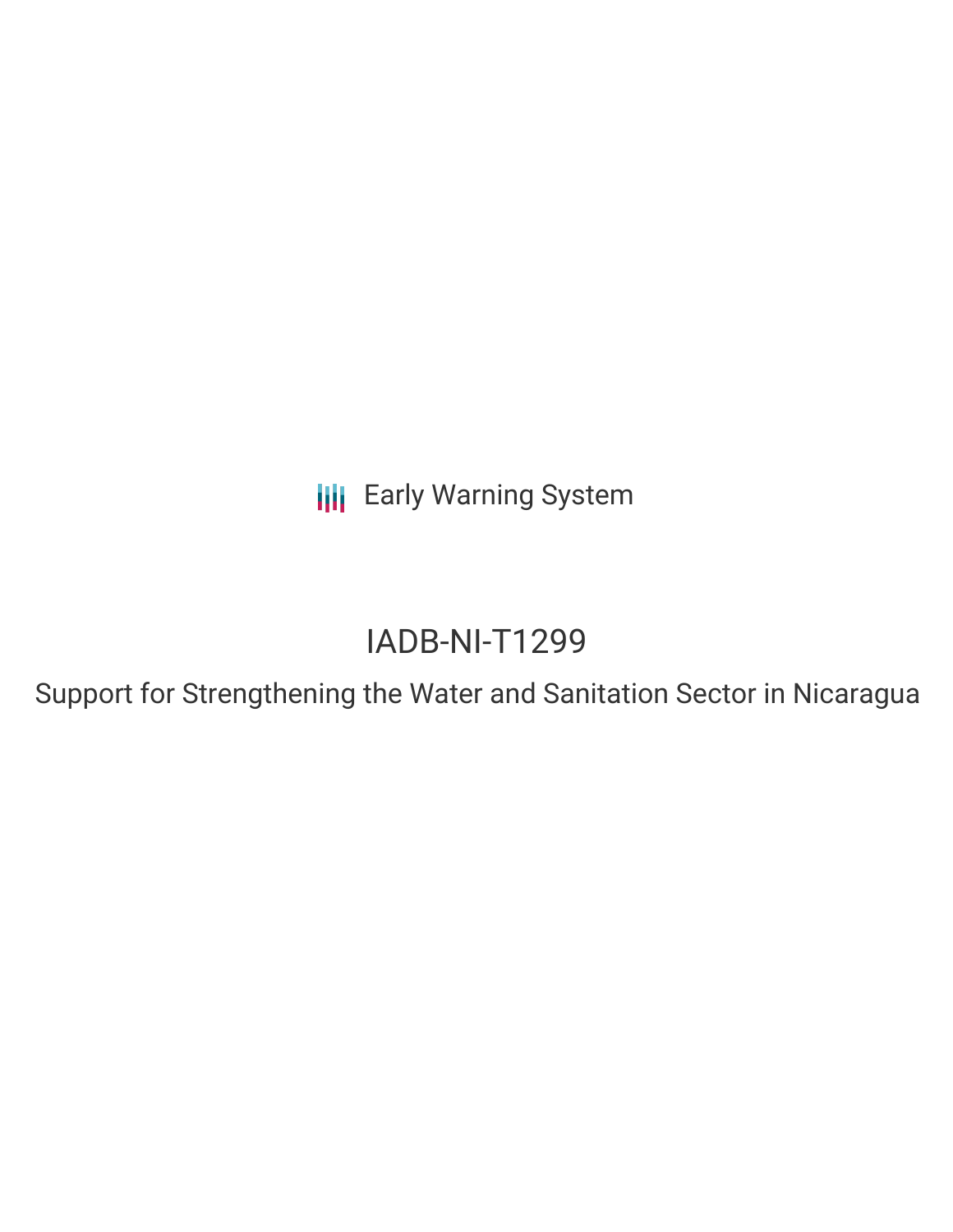

## **Quick Facts**

| <b>Countries</b>               | Nicaragua                                   |
|--------------------------------|---------------------------------------------|
| <b>Financial Institutions</b>  | Inter-American Development Bank (IADB)      |
| <b>Status</b>                  | Approved                                    |
| <b>Bank Risk Rating</b>        | С                                           |
| <b>Borrower</b>                | Government of Nicaragua                     |
| <b>Sectors</b>                 | Technical Cooperation, Water and Sanitation |
| <b>Investment Type(s)</b>      | Advisory Services, Grant                    |
| <b>Investment Amount (USD)</b> | $$0.34$ million                             |
| <b>Project Cost (USD)</b>      | $$0.34$ million                             |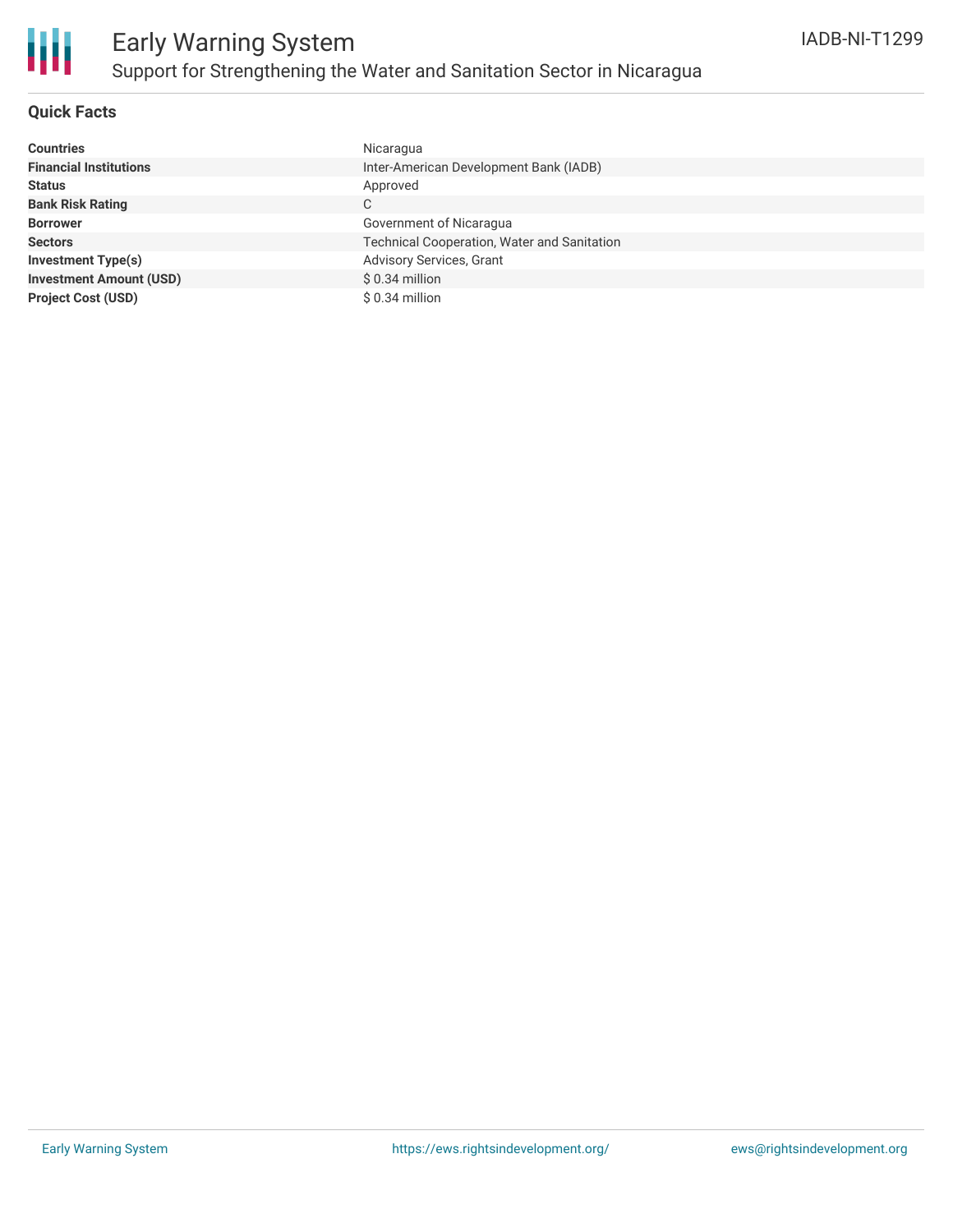

## **Project Description**

Support ENACAL in the development of pre-investment studies and capacity strengthening.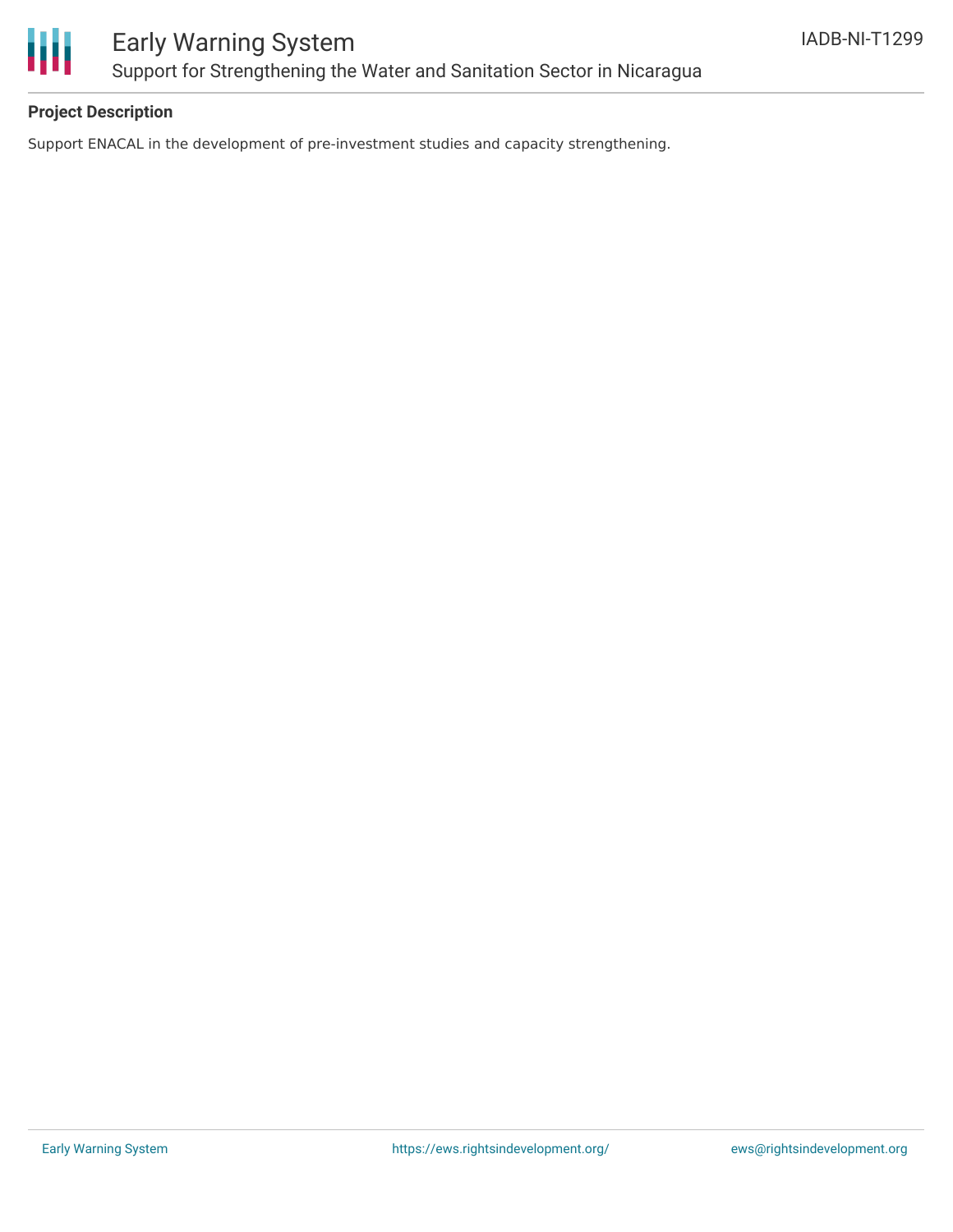

# Early Warning System Support for Strengthening the Water and Sanitation Sector in Nicaragua

### **Investment Description**

• Inter-American Development Bank (IADB)